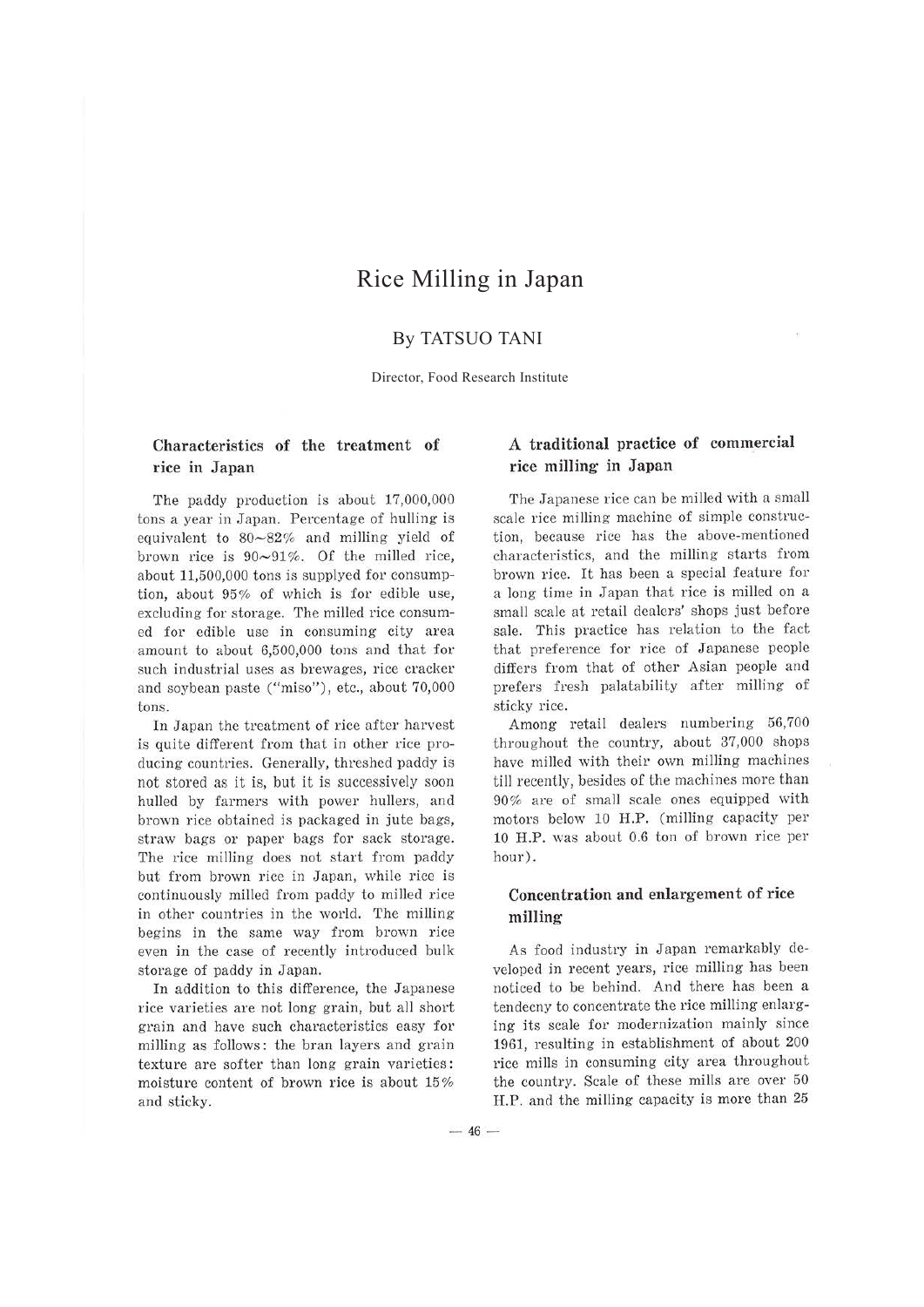tons a day (per 8 hours) **in** basis of brown rice (30 tons in basis of paddy). In Japan, marketing and selling of rice are yet under the governmental control, such scale mills can supply the rationed rice to about 100,000 consumers based on present rice consumption. In especially large consuming cities as Tokyo and Osaka about 30 large scale mills over 200 H.P. were established under a financial subsidy of the government for modernization of mills. Among those mills the largest one has modern equipments for all such processes as carrying in of raw rice, milling, plastics film packaging of milled rice and carrying out of products, and its capacity is 240 tons a day (per 8 hours) in basis of brown rice (300 tons in basis of paddy). The capacity of milling equipments of over 50 H.P. rice mills in total is equivalent to about 50% of the total rationed rice in Japan.

#### **Rice milling machines in Japan**

The milling machines, fundamental for rice milling, are classified into three types in Japan as follows.

- 1) Pressure type and the same type with blower
- 2) Emery roll type
- 3) Combination equipment of emery roll type and pressure type with blower.
- 1) *Pressure type*

This type was the main machine of rice milling for a long time in Japan, but its place was taken by the improved one equipped with a blower at present. The pressure type originated from the Engelberg rice milling machine imported from U.S.A., and was improved for milling Japanese rice at the beginning of the 1900's. It is a horizontal type machine with a chilled stell roll covered with a casing. The rice grains are milled by frictional function putting pressure on the grains originated between roll and casing. In Japan, this type is equipped with a weighting device at the outlet of casing, regulating the flow of grains and pressure on it to prevent the breakage of grains. In case of small scale milling,

rice grains are circulated several times through the machine to finish the milling. These points may be said to be special practices of milling in Japan.



Fig. 1. Small scale rice milling machine of pressure type with blower. 1)' inlet of rice; 2) milling chamber; 3) turbo blower; 4) outlet of rice; 5) weighting device (adjustable); 6) bran outlet.

(Courtesy of the Satake Engineering Co., Ltd.)

2) *Pressitre type with blower* 

This type is invented in 1930, and has adopted by most of the mills after the war in Japan, becoming the main machine of milling at present. In this type, the horizontal roll mentioned above in the pressure type has hollowed center shaft which is aerated with a separately equipped turbo blower to remove the rice bran produced during milling out of the machine by blowing off the air through many pores of the roll. By this aeration the bran is removed, besides a rise in temperature of rice during the milling is prevented resulting in increase of milling efficiency and decrease of milling loss. The machines are usually of  $2~15$  H.P. Both pressure type and the same type with blower are suitable for milling short grain varieties. But they increase broken rice in long grain, because they put pressure upon the grains during the milling.

### 3) *E1nery roll type*

There are two kinds of machines in the type, vertical and horizontal. In Japan this type of machine is not used for milling of the rice for edible use, being used mainly for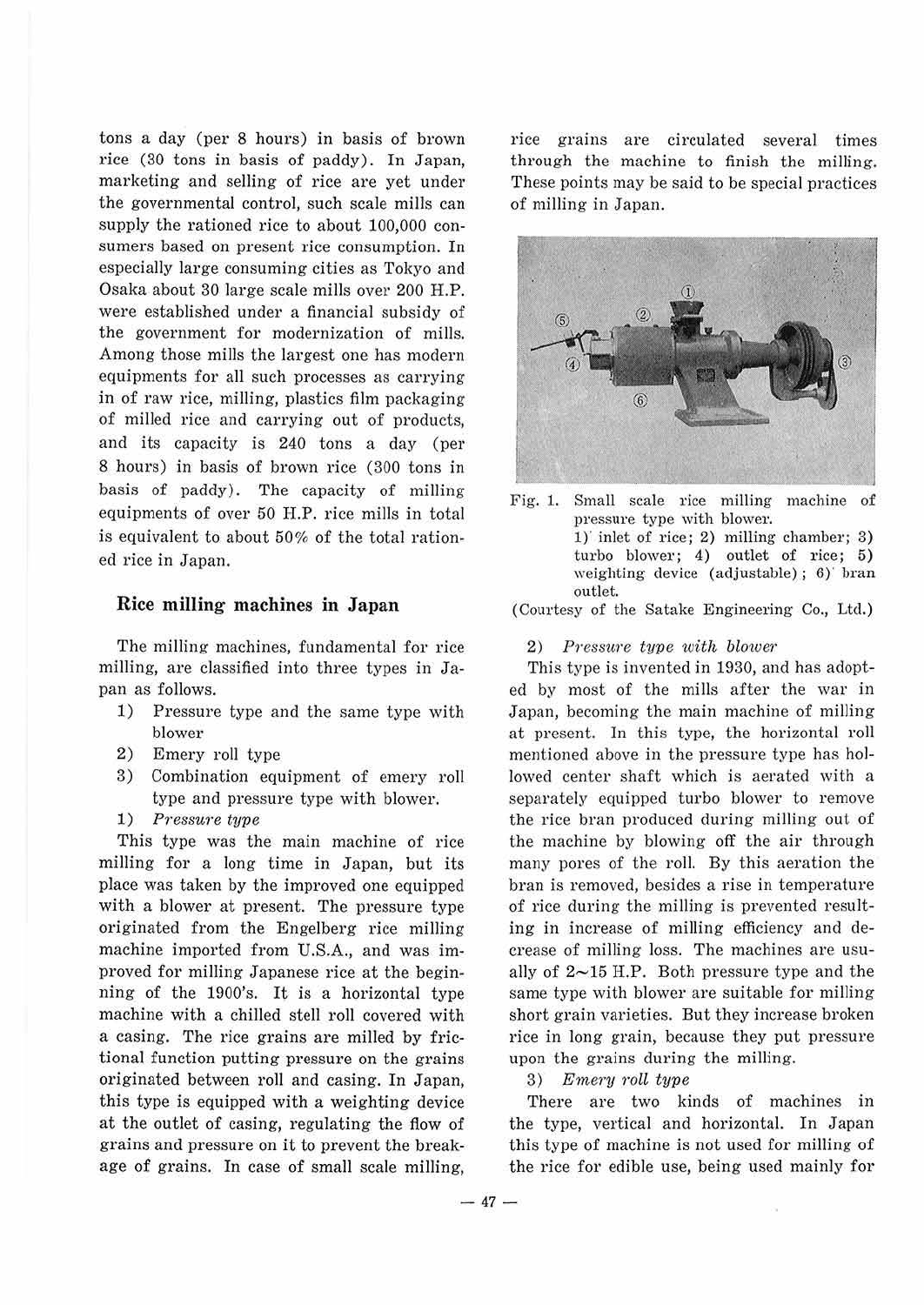high milling of the raw rice for brewing of "sake" (Japanese brewage). The machine has a roll dressed with emery and covered with a casing. Rice grains are milled between the roll and casing by high revolution of the former. As the milling is practiced mainly by the revolution velocity in this type, less pressure is put on the grains, decreasing the breakage of grains even in long grain varieties. In addition, this type has big milling capacity. In Japan the roll is not dressed with fresh emery, but it is hardened by baking after dressing, being different from the milling cone used in the Asian countries. The machines are of 10-50 H.P.

4) *Combination equipment of emery roll type cincl pressure type with blower* 

This type, the commercial name of which is "Compas" rice milling equipment, was developed in 1961. It is compactly designed so as to be suitable to many Japanese mills limited in mill space, being highly efficient and superior in milling ability. It may fairly be said that the above-mentioned enlargement and industrialization of rice milling in Japan were sharply promoted by the development of this equipment which is adopted by most of the rice mills at present.

This equipment is constructed by combination of one unit of horizontal emery roll type and two or three units of horizontal pressure type with blowers to make use the merits of different milling functions of both types. This is the first one which introduced the emery roll type into milling of the rice for edible use with the intention of giving big milling capacity to a compact equipment under various conditions of the hardness of rice grains. The equipment is of  $50~120$  H.P. in case it is composed of  $3\nu$ -4 units of machines. The milling capacity of this type by single passing is 3 tons per hour at 50 H.P., 4 tons per hour at  $65{\sim}75$  H.P. and 6 tons per hour at 120 H.P. in basis of brown rice.

Rice milling facilities constructed by combining this type of equipment with a power huller have been adopted recently by three or four model plants established in India under



Fig. 2. Rice Milling Unit ("Satake" Type 4). left: 2 units: rubber roll hullers

center: 4 units: combination equipment of milling

right: rice graders and hopper for measuring. Installed as a pilot plant at Tadepalligudem, Andhra Paradesh, India. Milling capacity: 4 tons per hour in basis of paddy.

(Courtesy of the Satake Engineering Co., Ltd.)

the Intensive Agricultural District Program.

In addition to the type mentioned above, several other types of large scale milling equipment have been developed, being composed of the pressure type with blower as the main part, with the enlargement of rice milling in Japan.

### **Milling machines in farms**

Farmers mill themselves the rice for their own consumption. The machines used in farms are mostly single passing types which are the same function as the above-mentioned pressure type with blower. Brown rice can be milled by only one time of passing through the miJling machiner. Those types are not high in milling efficiency but easy to operate. Small scale ones of  $1\neg 2$  H.P. are wide use.

# **Installation system and equipments of large scale rice mills**

The milling processes in large scale rice mills are: cleaning and separation of raw rice-> milling- $\rightarrow$ polishing and finishing- $\rightarrow$ mixing enrichment $\rightarrow$  measuring $\rightarrow$  packaging. There are two kinds of installation systems. One is the series system in which  $8 \sim 10$  units of